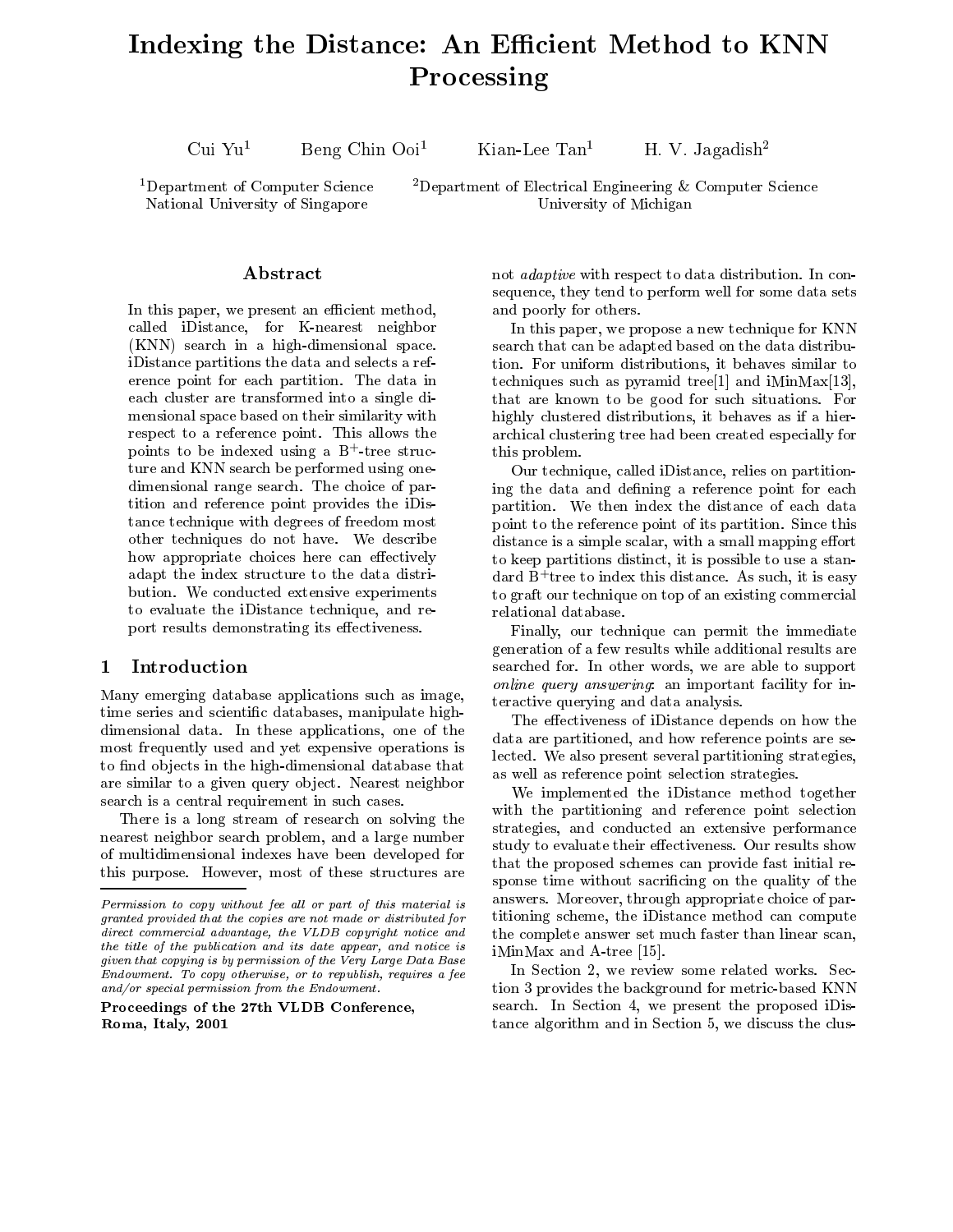tering mechanisms and policies for selecting reference points. Section 6 presents our performance study, and the results. Finally, we conclude in 7 with directions for future work.

# 2 Related Work

Many indexing techniques have been proposed for nearest neighbor and approximate search in highdimensional databases. Existing multi-dimensional indexes [4] such as R-trees [11] have been shown to be inefficient even for supporting range/window queries  $4$ in high-dimensional databases; they, however, form the basis for indexes designed for high-dimensional databases  $[12, 17]$ . To reduce the effect of high dimensionalities, use of bigger nodes [3], dimensionality reduction  $[7]$  and filter-and-refine methods  $[2, 16]$  have been proposed. Indexes were also specically designed to facilitate metric based query processing [6, 8]. How ever, linear scan remains one of the best strategies for KNN search [5]. This is because there is a high tendency for data points to be equidistant to query points in ahigh-dimensional space. More recently, the p-sphere tree [9] was proposed to support approximate nearest neighbor (NN) search where the answers can be obtained quickly but they may not necessarily be the nearest neighbors.

To reduce the effect of high-dimensionality as experienced by the R-tree, the A-tree stores virtual bounding boxes that approximate actual minimum bounding boxes instead of actual bounding boxes. Bounding boxes are approximated by their relative positions with respect to the parents' bounding region. The rationale is similar to that of the X-tree<sup>[3]</sup>  $-$  tree nodes with more entries may lead to less overlap and hence a more efficient search. However, maintenance of effective virtual bounding boxes is expensive should the database be very dynamic. A change in the parent bounding box will affect all virtual bounding boxes ref- $\qquad \qquad \textbf{4.1}$ erencing it. Further, additional CPU time in deriving actual bounding boxes is incurred. Notwithstanding, the performance study in [15] shows that it is more efficient than the SR-tree  $[12]$  and the VA-file  $[16]$ .

# 3 Background

To search for the  $K$  nearest neighbors of a query point q, the distance of the Kth nearest neighbor to  $q$  defines the minimum radius required for retrieving the complete answer set. Unfortunately, such a distance cannot be predetermined with 100% accuracy. Hence, an iterative approach that examines increasingly larger sphere in each iteration can be employed. The algorithm works as follows. Given a query point  $q$ , finding K nearest neighbors  $(NN)$  begins with a query sphere defined by a *relatively small* radius about  $q$ , querydist(q). All data spaces that intersect the query sphere have to be searched. Gradually, the search region is expanded till all the  $K$  nearest points are found and all the data subspaces that intersect with thecurrent query space are checked. The  $K$  data points are the nearest neighbors when further enlargement of query sphere does not introduce new answer points. We note that starting the search query with a small initial radius keeps the search space as tight as possible, and hence minimizes unnecessary search (had a larger radius that contains all the  $K$  nearest points been used).

# Our Proposal

In this section, we propose a new KNN processing scheme, called iDistance, to facilitate efficient distance-based KNN search. The design of iDistance is motivated by the following observations. First, the (dis)similarity between data points can be derived with reference to a chosen reference point. Second, data points can be ordered based on their distances to a reference point. Third, distance is essentially a single dimensional value. This allows us to represent highdimensional data in single dimensional space, thereby enabling reuse of existing single dimensional indexes such as the B+tree.

both similarity range search and KNN search. However, we note that similarity range search is a window search with a fixed radius and is simpler in computation than KNN search. Thus, we shall concentrate on the KNN operations from here onwards.

For the rest of this section, we assume a set of data points  $Points$  in a unit d-dimensional space. Let  $dist$ be a metric distance function for pairs of points. In our research, we use the Euclidean distance as the distance function, although other distance functions may be used for certain applications.

# The Data Structure

In iDistance, high-dimensional points are transformed into a single dimensional space. This is done using a three step algorithm. In the first step, the high-dimensional data space is split into a set of partitions. In the second step, a reference point is identified for each partition. Without loss of generality, let us suppose that we have  $m$  partitions,  $P_0, P_1, \ldots, P_{m-1}$  and their corresponding reference points,  $O_0, O_1, \ldots, O_{m-1}$ . We shall defer the discussion on how the partitions and reference points are obtained to the next section.

Finally, in the third step, all data points are represented in asingle dimension space as follows. A data point  $p(x_1, x_2, \ldots, x_d), 0 \le x_j \le 1, 1 \le j \le d$ , has an index key, y, based on the distance from the nearest reference point  $O_i$  as follows:

$$
y = i * c + dist(p, O_i)
$$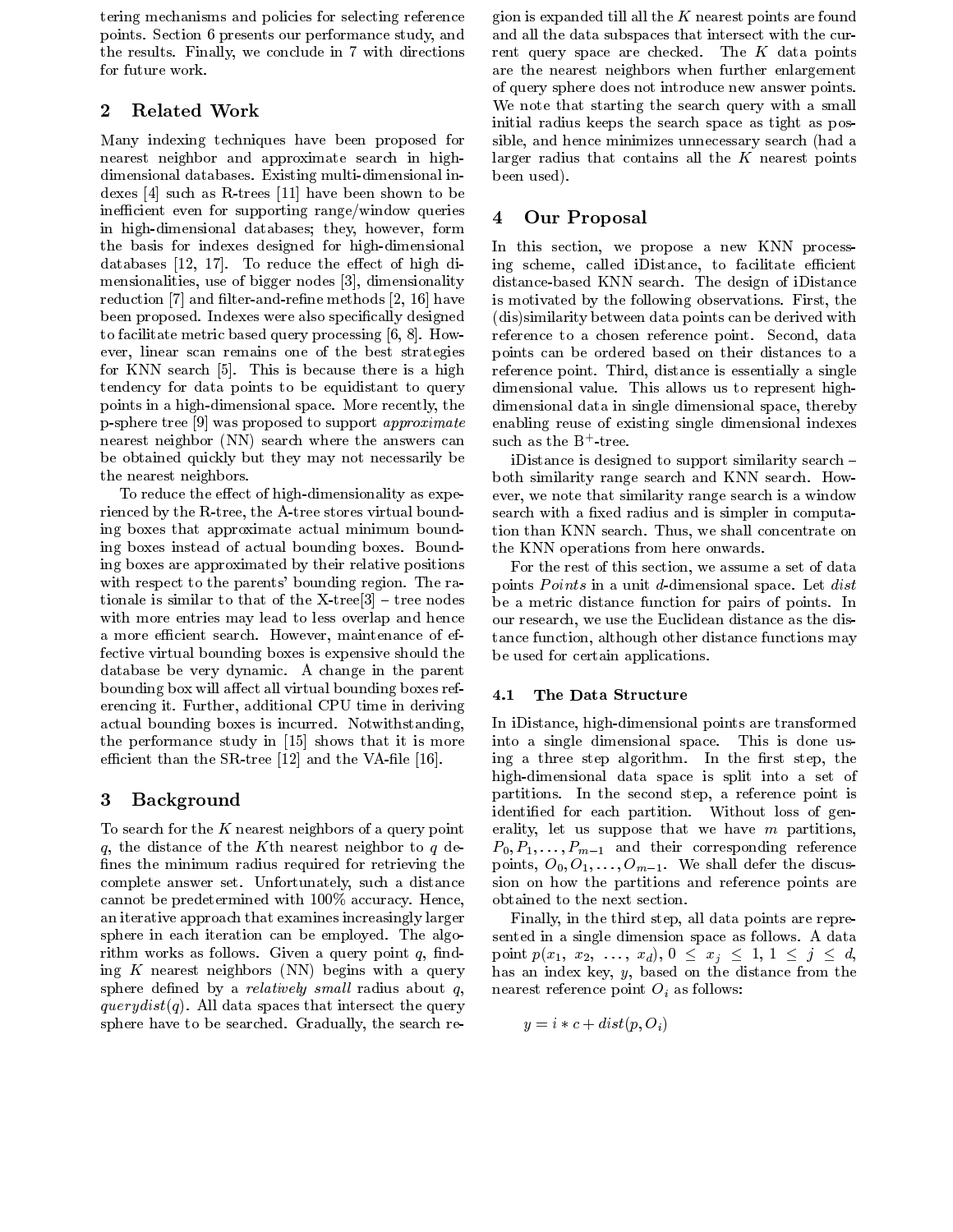where  $dist(O_i, p)$  is a distance function that returns the distance between  $O_i$  and p, and c is some constant to stretch the data ranges. Essentially, <sup>c</sup> serves to partition the single dimension space into regions so that all points in partition  $P_i$  will be mapped to the range  $|i * c, (i + 1) * c$ .

In iDistance, we also employ two data structures:

- A B -tree is use to index the transformed points  $\setminus$ to facilitate speedy retrieval. We use the B+tree  $\forall x$ since it is available in all commercial DBMS. In our implementation of the B+ -tree, leaf nodes are linked to both theleft and right siblings [14]. This is to facilitate searching the neighboring nodes when the search region is gradually enlarged.
- $\bullet$  An array is also required to store the m reference points and their respective nearest and farthest radii that define the data space.

Clearly, iDistance is lossy in the sense that multiple data points in the high-dimensional space may be mapped to the same value in the single dimensional space. For example, different points within a partition that are equidistant from the reference point have the same transformed value.

#### 4.2 KNN Search in iDistance

Before we examine the KNN algorithm for iDistance, let us look at the search regions. Let  $O_i$  be the reference point of partition i, and  $dist\_max_i$  and distribute the minimum and minimum and minimum and minimum and property with the m between  $O_i$  and the points in partition  $P_i$  respectively. We note that the region bounded by the spheres obtained from these two radii defines the effective data space that need to be searched. Let  $q$ be a query point and *querydist(q)* be the radius of the sphere obtained about  $q$ . For iDistance, in conducting NN search, if  $dist(O_i, q) - querydist(q) \leq$ dist maximum Pi has to be seen to be seen points. And the Valley of The range to be searched within an affected partition in the single dimensional space is  $(max(0, dist\_min_i),$  $min(dist\_max_i, dist(O_i, q) + querydist(q))$ . Figure 1 shows an example. Here, for query point  $q_1$ , only partition  $P_1$  needs to be searched; for query point  $q_2$ , both  $P_2$  and  $P_3$  have to be searched. From the figure, it is clear that all points along a fixed radius have the same value after transformation due to the lossy transformation of data points into distance with respect to the reference points. As such, the shaded regions are the areas that need to be checked.

Figures 2 to 4 summarize the algorithm for KNN with iDistance method. The algorithm is similar to its high-dimensional counterpart. It begins by searching a small `sphere', and incrementally enlarges the search space till all  $K$  nearest neighbors are found. The search stops when the distance of the farthest object in S (answer set) from query point q is less than or equal to the current search radius  $r$ .



Figure 1: Search regions for NN queries  $q_1$  and  $q_2$ .

The algorithm *iDistanceKNN* is highly abstracted. Before examining it, let us briefly discuss some of the important routines and notations. Routine farthest  $(S,q)$  returns the object in S farthest in distance from q. sphere(q,r) denote the sphere with radius r and centroid q. Since both routines Inward and Out ward are similar, we shall only explain routine Inward. Given a leaf node, routine Inward examines the entries of the node to determine if they are among the k a nearest neighbors, and up dates the answers accordingly. We note that because iDistance is lossy, it is possible that points with the same values are actually not close to one another - some may be closer to  $q$ , while others are far from it. If the first element (or last element for Outward) of the node is contained in the query sphere, then it is likely that its predecessor with respect to distance from the reference point (or successor for Outward) may also be close to  $q$ . As such, the left (or right for Outward) sibling is examined. In other words, Inward (Outward) searches the space towards (away from) the reference point of the partition. The routine LocateLeaf is a typical B+ -tree traversal algorithm which locates a leaf node given a search value, and hence the detailed description of the algorithm is omitted.

We are now ready to explain the search algorithm. Searching in iDistance begins by scanning the auxiliary structure to identify the reference points whose data space (sphere area of partition) overlaps with the query region. The search starts with a small radius  $(querydist)$ , and step by step, the radius is increased to form a bigger query sphere. For each enlargement, there are three main cases to consider.

1. The data space contains the query point,  $q$ . In this case, we want to traverse the data space suf ficiently to determine the  $K$  nearest neighbors. This can be done by first locating the leaf node where  $q$  may be stored. Since this node does not necessarily contain points whose distance are closest to  $q$  compared to its sibling nodes, we need to search inward or outward from the reference point accordingly.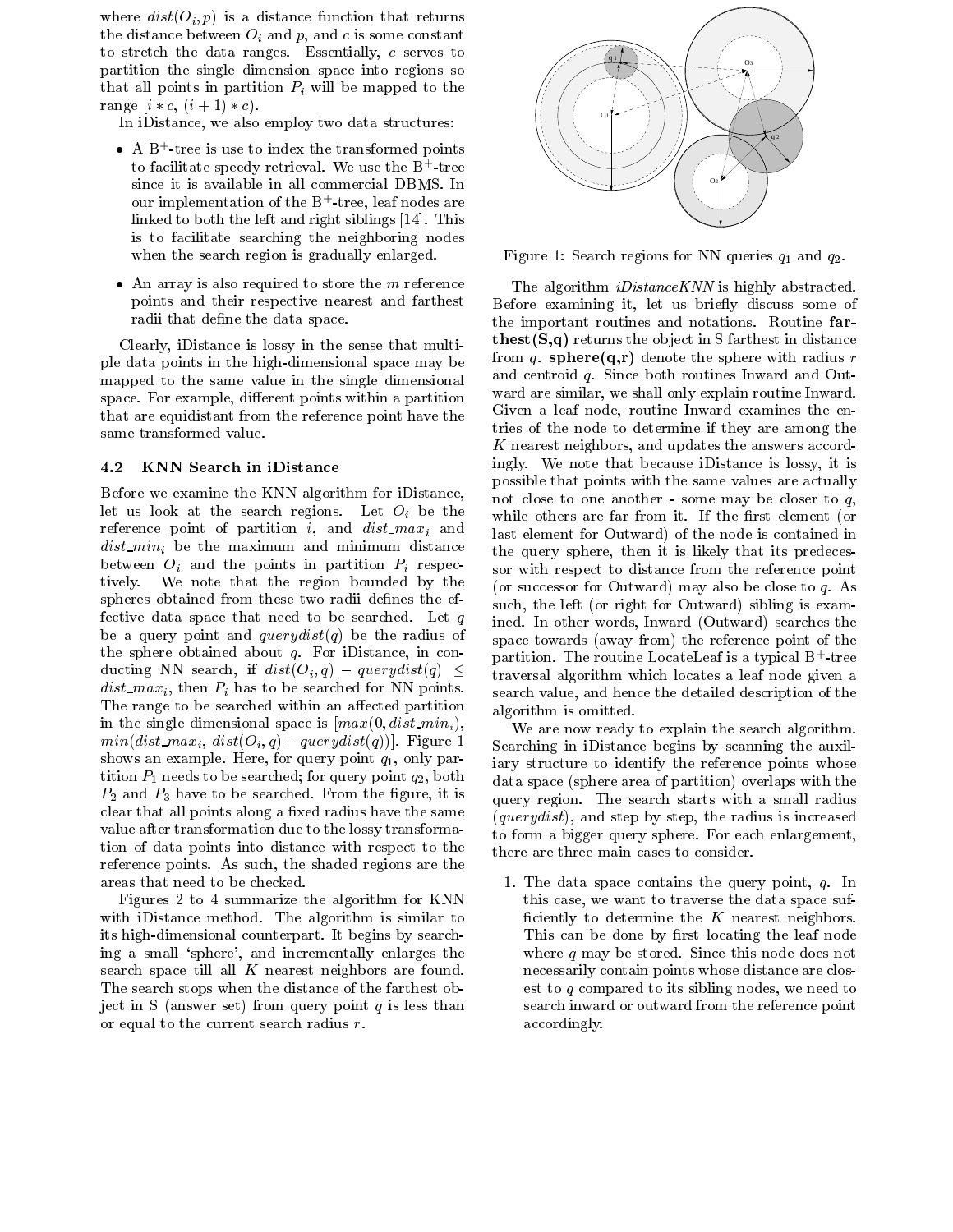r = 0;  $Stopflag = FALSE;$ initialize  $lp[], rp[], of lag[];$ while  $r < max_r$  and Stopflag = FALSE r = <sup>r</sup> + r; Search $O(q, r)$ ;

Figure 2: iDistance KNN main search algorithm

### Algorithm SearchO $(q, r)$

 $p_{farthest} =$  farthest  $(S,q)$ if dist $(p_{farthest}, q) < r$  and  $|S| == K$  $Stopflag = TRUE; break;$ for  $i = 0$  to  $m - 1$  $\cdots$  =  $\cdots$   $\cdots$   $\cdots$ /\* if  $O_i$  has not been searched before  $*/$ if not *of*  $\log[i]$ if  $sphere(O_i, dist\_max_i)$  contains q  $of lag[i] = \text{TRUE};$ lnode = LocateLeaf(btree, <sup>i</sup> <sup>c</sup> + dis);  $lp[i] = \text{Inward}(lnode, i * c + dis - r);$  $rp[i] =$  Outward(lnode,  $i * c + dis + r$ ); else if  $sphere(O_i, dist\_max_i)$  intersects  $sphere(q, r)$  $of lag[i] = \text{TRUE};$ lnode <sup>=</sup> LocateLeaf(btree, dist maxi);  $lp[i] = \text{Inward}(lnode, i * c + dis - r);$ else if  $lp[i]$  not nil  $l[i] = lp[i] \rightarrow leftnode;$  $lp[i] = \text{Inward}(l[i], i * c + dis - r);$ if  $rp[i]$  not nil  $r[i] = rp[i] \rightarrow rightnode;$  $rp[i] =$  Outward $(r[i], i * c + dis + r);$ 

Figure 3: iDistance KNN search algorithm: SearchO

# Algorithm Inward(node, ivalue)

```
for each entry e in node
   (e = e_j, j = 1, 2, \ldots, Number\_of\_entries)if |S| == Kp_{farthest} = farthest (S,q)if dist(e, q) < dist(p_{farthest}, q)
         S = S  pf arthest;
         S = S [ e;
   else
      S = S [ e;
if e_1 key >ivaluelnode = node \rightarrow left node,
   node = Invariant = Invariant = Invariant = Invariant = Invariant = Invariant = Invariant = Invariant = Invaria
if end of partition is reached
   node = nil; and = nil; and = nil; and = nil; and = nil; and = nil; and = nil; and = nil; and = nil; and = nil;
return(node);
```
Figure 4: iDistance KNN search algorithm: Inward

- 2. The data space intersects the query sphere. In this case, we only need to search inward since the query point is outside the data space.
- 3. The data space does not intersect the query sphere. Here, we do not need to examine the data space.

The search stops when the  $K$  nearest neighbors have been identified from the data subspaces that intersect with the current query sphere and when further enlargement of query sphere does not change the k nearest list. In our common words, all points outside the state of the common outside the common outside the subspaces intersecting with the query sphere will definitely be at a distance  $D$  from the query point such that  $D$  is greater than  $querydist$ . This occurs when the distance of the farther object in the answer set,  $S$ , from query point  $q$  is less than or equal to the current search radius  $r$ . Therefore, the answers returned by iDistance are of 100% accuracy.

An interesting by-product of iDistance isthat it can provide approximate KNN answers quickly. In fact, at each iteration of algorithm iDistanceKNN, we have a setof <sup>K</sup> candidate NN points. These results can be returned to the users immediately and refined as more accurate answers are obtained in subsequent iterations. It is important to note that these  $K$  candidate NN points can be partitioned into two categories: those that we are certain to be in the answer set, and those that we have no such guarantee. The first category can be easily determined, since all those points with distance smaller than the current spherical radius of the query must be in the answer set. Users who can tolerate some amount of inaccuracy can obtain quick approximate answers and terminate the processing prematurely (as long as they are satisfied with the guarantee). Alternatively,  $max_r$  can be specied with an appropriate value to terminate iDistanceKNN prematurely.

# 5 Selection of Reference Points and Data Space Partitioning

To support distance-based similarity search, we need to split the data space into partitions and for each partition, we need a reference point. In this section we look at some choices.

### 5.1 Equal Partitioning of Data Space

A straightforward approach to data space partitioning is to sub-divide it into equal partitions. In a d-dimensional space, we have 2d hyperplanes. The method we adopt is to partition the space into  $2d$ pyramids with the centroid of the unit cube space as their top, and each hyperplane forming the base of each pyramid.<sup>1</sup> Now, we expect equi-partitioning to

<sup>&</sup>lt;sup>1</sup>We note that the space is similar to that of the Pyramid method [1]. However, the rationale behind the design and the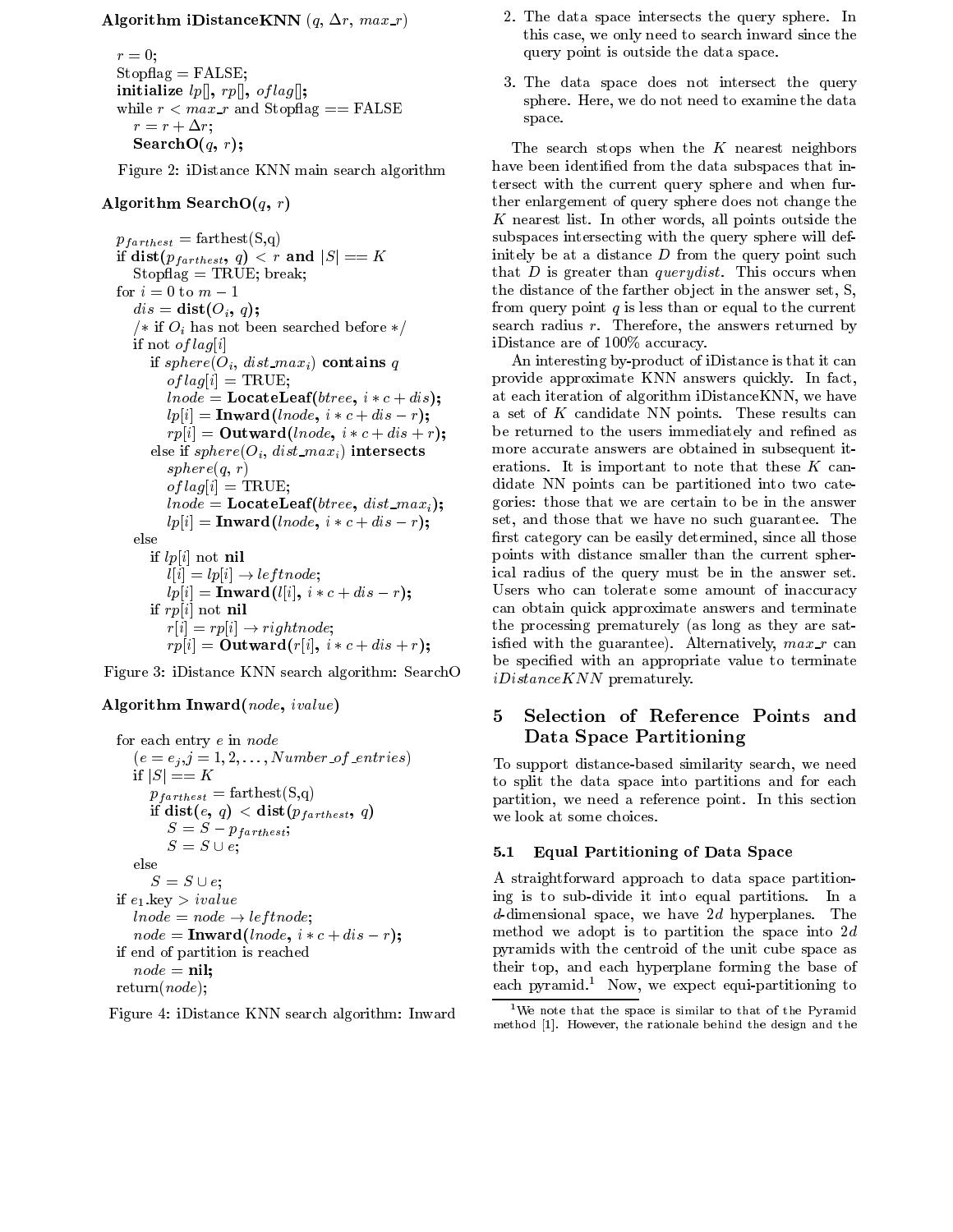

Figure 5: Space partitioning methods.

be effective if the data are uniformly distributed. We study the following possible reference points, where the actual data space of hyperspheres do not overlap.

Centroid of hyperplane, Closest Distance. The centroid of each hyperplane can be used as a reference point, and the partition associated with the point contains all points that are nearest to it. Figure  $5(a)$ shows an example in a 2-dimensional space of a query region and the affected space.

For a query point along the central axis, the set of  $5.2$ points retrieved along the axis is exactly the same as in a pyramid tree. When dealing with query and data points off the axis, the sets of points are not exactly identical, due to the curvature of the hypersphere as compared to the partitioning along axial hyperplanes in the case of the pyramid tree: nonetheless, these sets are likely to have considerable overlap.

Centroid of hyperplane, Farthest Distance. The centroid of each hyperplane can be used as a reference point, and the partition associated with the point contains all points that are farthest from it. Figure 5(b) shows an example in 2-dimensional space. As shown, the affected area can be greatly reduced (as compared to the closest distance counterpart).

External point. Any point along the line formed by the centroid of a hyperplane and the centroid of the corresponding data space can also be used as a reference point.<sup>2</sup> By *external point*, we refer to a reference point that falls out of the data space. This heuristics is expected to perform well when the affected area is quite large, especially when the data are uniformly distributed. We note that both closest and farthest

distance can also be supported. Figures  $5(c)$  shows an example of closest distance for 2-dimensional space. Again, we observe that the affected space under external point is reduced (compared to using the centroid of the hyperplane). The generalization here conceptually corresponds to the manner in which the iMinMax tree generalizes the pyramid tree. The iDistance metric can perform approximately like the iMinMax tree, as we shall see in our experimental study.

#### 5.2 Cluster Based Partitioning

As mentioned, equi-partitioning is expected to be effective only if the data are uniformly distributed. How ever, data points are often correlated. In these cases, a more appropriate partitioning strategy would be used to identify clusters from the data space. However, in high-dimensional data space, the distribution of data points is mostly sparse, and hence clustering is not as straightforward as in low-dimensional databases. There are several existing clustering schemes in the literature such as BIRCH [20] and CURE [10]. While our metric based indexing is not dependent on the underlying clustering method, we expect the clustering strategy to have an influence on retrieval performance. In our experiment, we adopt a sampling-based approach. The method comprises four steps. First, we obtain a sample of the database. Second, from the sample, we can obtain the statistics on the distribution of data in each dimension. Third, we select  $k_i$  values from dimension *i*. These  $k_i$  values are those values whose frequencies exceed a certain threshold value. (Histograms can be used to observe these values directly.) We can then form  $\prod k_i$  centroids from these values. For example, in a 2-dimensional data set, we can pick 2 high frequency values, say 0.2 and 0.8, on one dimension, and 2 high frequency values, say 0.3 and 0.6, on another dimension. Based on this, we can predict the clusters could be around  $(0.2,0,3)$ ,  $(0.2,0.6)$ ,  $(0.8,0.3)$ or (0.8,0.6), which can be treated as the clusters' centroids. Fourth, we count the data that are nearest to

mapping function are different; in the Pyramid method, a  $d$ dimensional data point is associated with a pyramid based on an attribute value, and is represented as a value away from the centroid of the space.

<sup>&</sup>lt;sup>2</sup>We note that the other two reference points are actually special cases of this.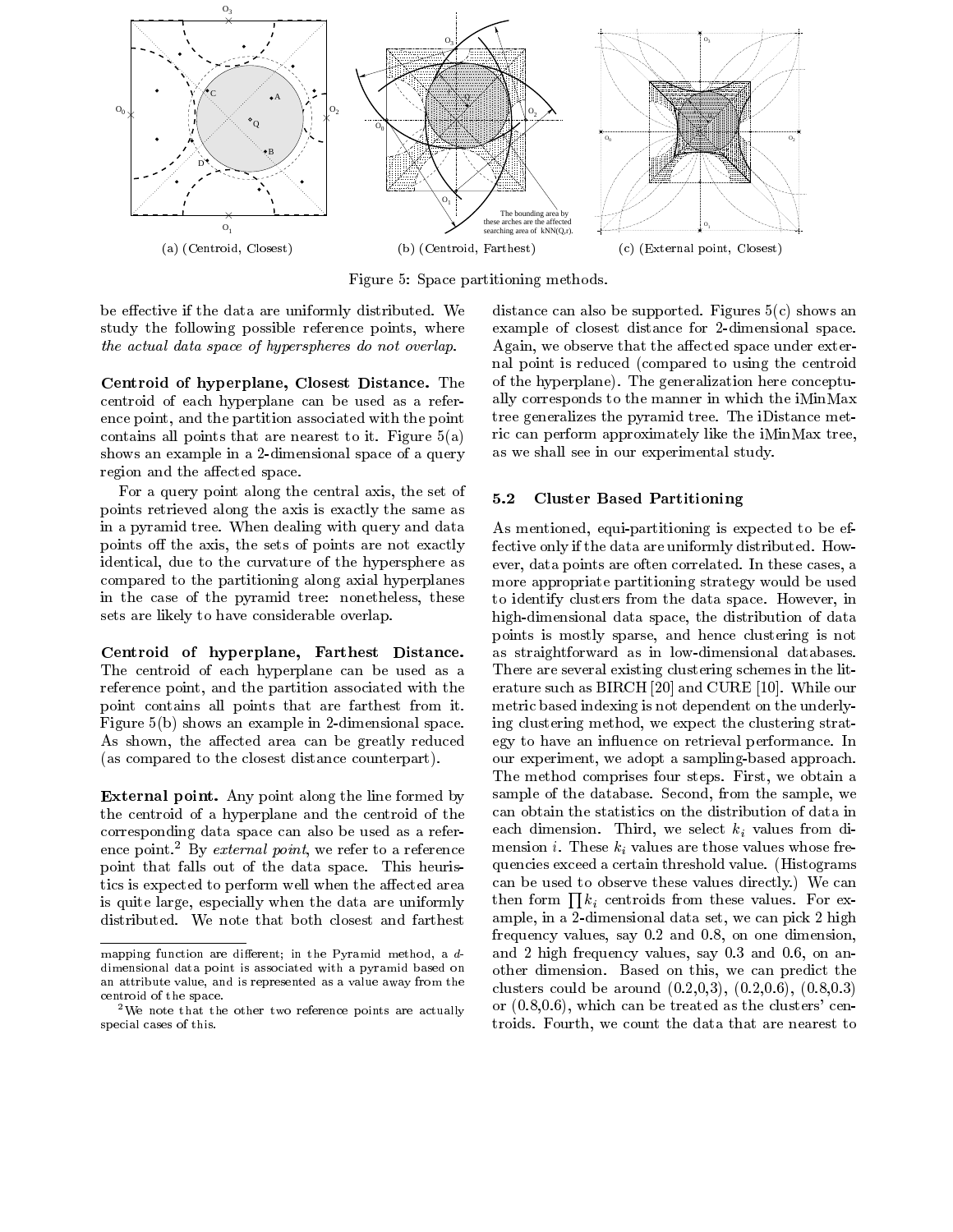

Figure 6: Cluster-based space partitioning.

each of the centroids; if there are sufficient number  $\mathbf{6}$ of data around a centroid, then we can estimate that there is a cluster there.

We note that the third step of the algorithm is crucial since the number of clusters can have an impact on the search area and the number of traversals from the root to the leaf nodes. When the number of clusters is small, more points are likely to have similar distance to a given reference point. On the other hand, when the number of clusters is large, more data spaces, de fined by spheres with respect to centroid of clusters, are likely to overlap, and incur additional traversal and searching. Our solution is simple: if the number of clusters is too many, we can merge those whose centroids are closest; similarly, if the number of clusters is too few, we can split a large cluster into two smaller ones. We expect the number of clusters to be a tuning parameter, and may vary for different applications and domains.

Once the clusters are obtained, we need to select the reference points. Again, we have several possible options when selecting reference points.

Centroid of cluster. The centroid of a cluster is a natural candidate as a reference point. Figure  $6(a)$ shows an example with two clusters in 2-dimensional space.

Edge of cluster. As shown in Figure  $6(a)$ , when the centroid is used, the sphere area of both clusters have to be enlarged to include outlier points, leading to signicant overlap in the data space. To minimize the overlap, we can select points on the edge of the hyperplanes as reference points. Figure 6(b) is an example of 2-dimensional data space. There are two clusters and the edge points are  $O_1$ :  $(0,1)$  and  $O_2$ :  $(1,0)$ . As shown, the overlap of the two partitions is smaller than that using cluster centroids as reference points.

#### Performance Study

In this section, we report the results of an extensive performance study that we have conducted to evaluate the performance of iDistance. Variant indexing strategies of iDistance are tested on different data sets, varying data set dimension, data set size and data distribution.

We also extended the iMinMax $(\theta)$  scheme [13] to support KNN queries, and to return approximate answers progressively [19]. iMinMax $(\theta)$  maps a highdimensional point to either the maximum or minimum value of the values among the various dimensions of the point, and a range query requires  $d$  subqueries.

The comparative study was done between iDistance, iMinMax, and theA-tree [15]. We also compare iDistance against linear scan which has been shown to be effective for KNN queries in high-dimensional data space.

#### 6.1 Experiment Setup

We implemented iMinMax $(\theta)$  and the iDistance technique and their search algorithms in C, and used the B<sup>+</sup> -tree as the single dimensional index structure. We obtained the source codes of the A-tree from the authors [15]. For all indexes, we index page size to 4 KB. All the experiments are performed on a300-MHz SUN Ultra 10 with 64 megabytes main memory, running SUN Solaris.

We conducted many experiments using various data sets, with some deriving from LUV color histograms of 20,000 images. Here, we report some of the more interesting results on KNN queries; more results can be found in  $[18]$ . For each query, a d-dimensional point is used. We issue five hundred points, and take the average I/O cost as the performance metric.

In the experiment, we generated 8, 16, 30 dimensional uniform data sets. The data size ranges from 100,000 to 500,000. For the clustered data sets, we used a clustering algorithm similar to BIRCH to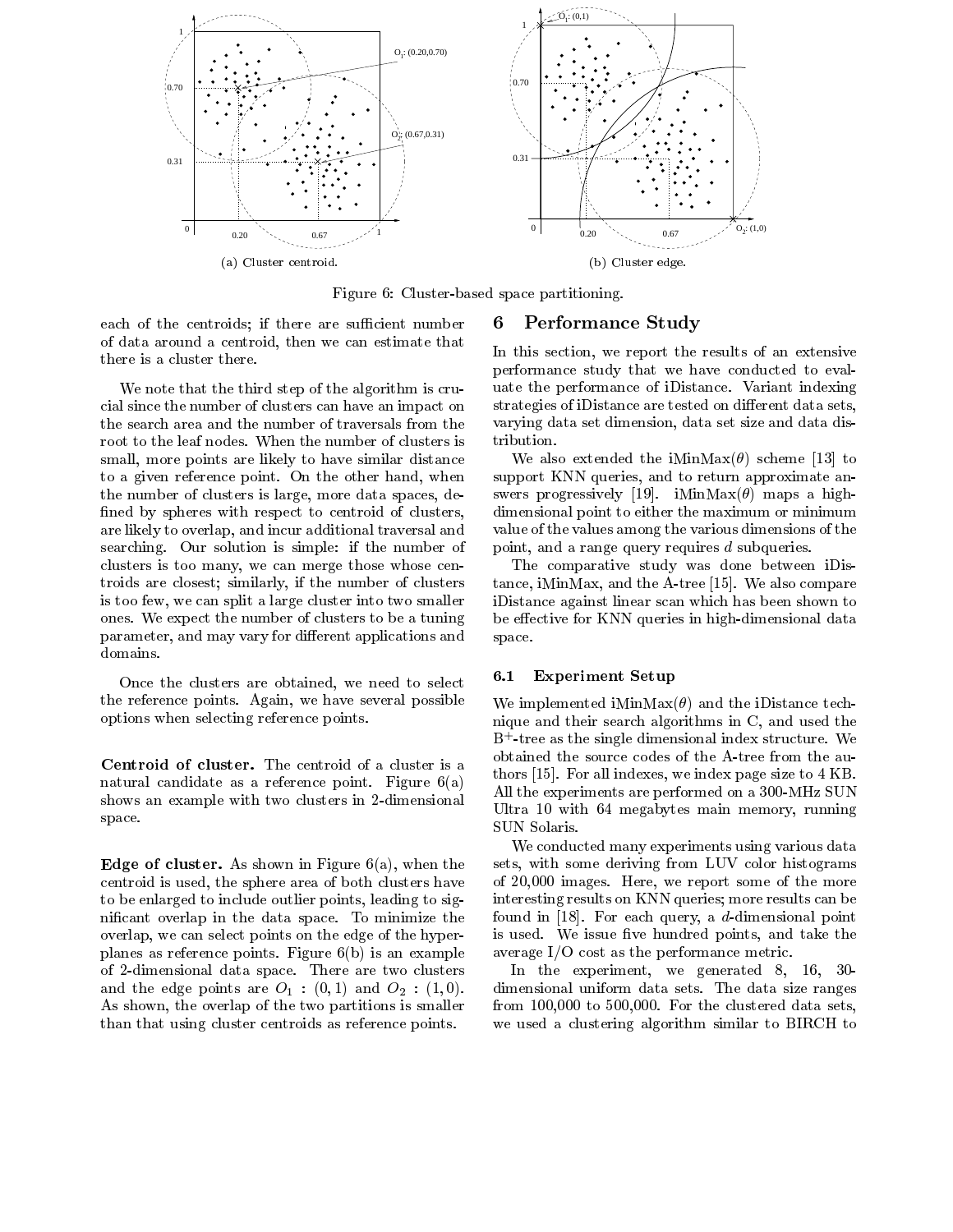

Figure 7: Effect of search radius on query accuracy.

generate the data sets.

#### 6.2 Effect of Search Radius on Accuracy

In high-dimensional KNN search, the search around<br>the neighborhood is required to find K nearest neighbors. Typically, a small search sphere is used and<br>enlarged when the search condition cannot be met. the neighborhood is required to find  $K$  nearest neighbors. Typically, a small search sphere is used and enlarged when the search condition cannot be met. Hence, it is important to study the effect of search radius on the proposed index methods.

In this experiment, we used 8-dimensional, 16 dimensional and 30-dimensional, 100K tuple uniformly distributed data sets. We use only the (external points,farthest distance) combination in this experiment. Figures  $7(a)-(c)$  show the average percentage of KNN answers returned over multiple query points with respect to the search radius (querydist), of the 8,16 and 30 dimensional datasets respectively. The results show that as radius increases, the accuracy improves and hits 100% at certain query distance. A query with smaller  $K$  requires less searching to retrieve the required answers. As the number of dimension increases, the radius required to obtain 100% also increases due to increase in possible distance between two points and sparsity of data space in higher-dimensional space. However, we should note that the seemingly large increase is not out of proportion with respect to the total possible dissimilarity. We also observe that iDistance<br>can return a significant number of nearest neighbors with a small query radius.

can return a significant number of nearest neighbors<br>with a small query radius.<br>In Figure 8, we see the retrieval efficiency of iDis-<br>tance for 10-NN queries. First, we note that we have<br>the player of the step of the step In Figure 8, we see the retrieval efficiency of iDistance for 10-NN queries. First, we note that we have stopped at radius around 0.5. This is because the algorithm is able to detect all the nearest neighbors once the radius reaches that length. As shown, iDistance can provide fast initial answers quickly (compared to linear scan). Moreover, iDistance can produce the complete answers much faster than linear scan for reasonable number of dimensions (i.e., 8 and 16). When the number of dimensions reaches 30, iDistance takes a longer time to produce the complete answers. This is expected since the data are uniformly distributed. However, because of its ability to produce approximate



Figure 8: Retrieval Efficiency.

answers, iDistance is a promising strategy to adopt.

#### 6.3 Effect of Reference Points on Equi-Partitioning Schemes

In this experiment, we evaluate the efficiency of equipartitioning-based iDistance schemes using one of the previous data sets.



Figure 9: Effect of reference points.

Figure 9 shows the results for (centroid,closest) combination and 3(external points, closest) schemes. Each of the external points is farther away from the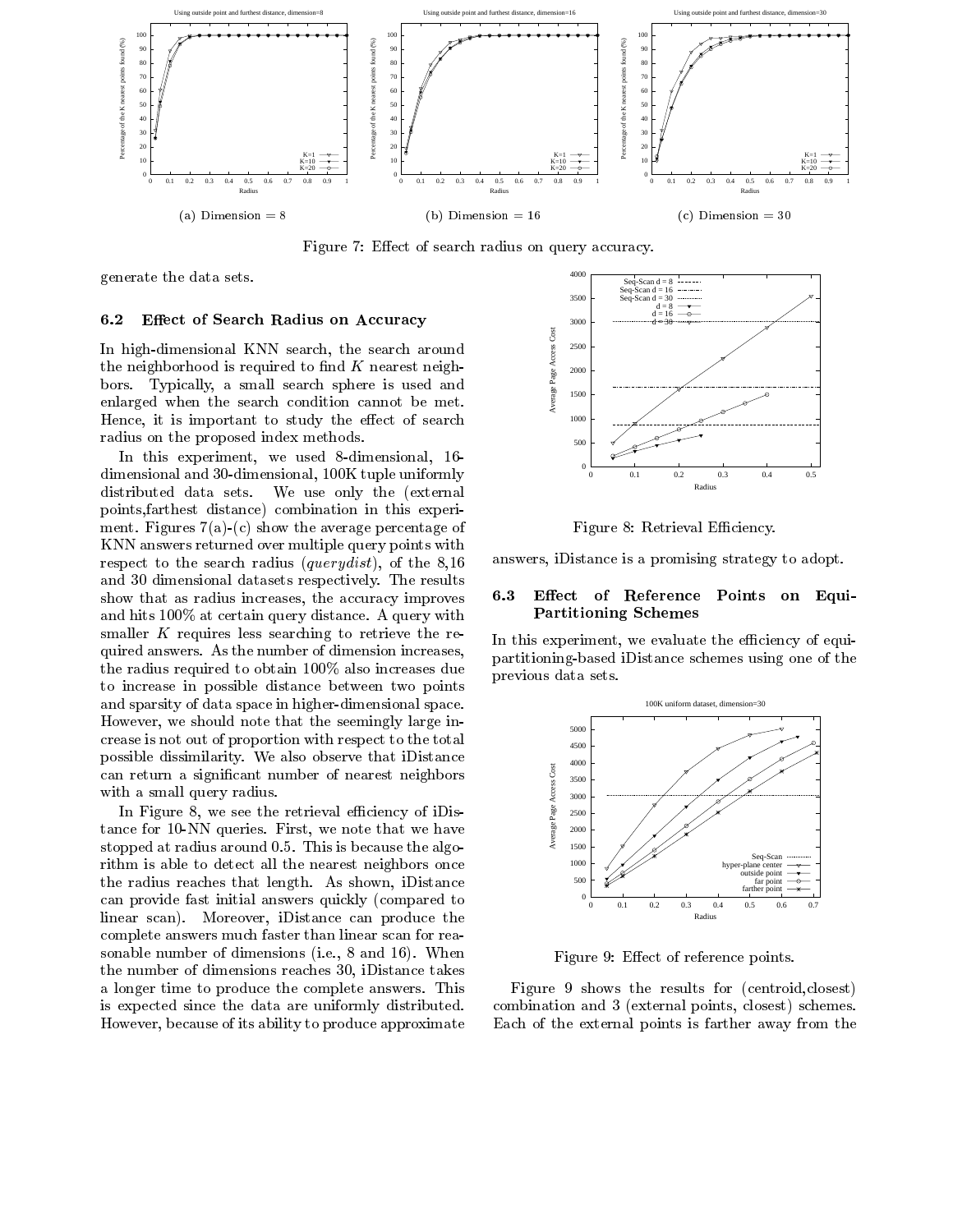



(c) Effect of data size on search radius.

(b) Percentage trend with variant searching with variant searching  $\mathcal{L}$  extends on iDis-band searching on iDis-band searching on iDis-band searching on iDis-band searching on iDis-band searching on iDis-band searching radius.



Figure 10: On cluster-based schemes.

hyperplane centroid than the others. First, we note that the I/O cost increases with radius when doing KNN search. This is expected since a larger radius would mean increasing number of false hits and more data are examined. We also notice that iDistancebased schemes are very efficient in producing fast first answers, as well as the complete answers. Moreover, we note that the farther away the reference point from the hyperplane centroid, the better is the performance. This is because the data space that is required to be traversed is smaller in these cases as the point gets farther away.

#### 6.4 Performance of Cluster-based Schemes

In this experiment, we tested a data set with  $100K$ data points of 20 and 50 clusters, some of which overlapped each other. To test the effect of the number of partitions on KNN, we merge some number of close clusters and treat them as one cluster.

We use the edge near to the cluster as its reference point for the partition. We notice in Figure  $10(a)$ , as with the other experiments, that the complete answer set can be obtained with a reasonably small radius. We also notice that a smaller number of partitions performs better in returning the  $K$  points. This is probably due to the larger partitions for small number of partitions.

The I/O results in Figure 10(b) show a slightly different trend. Here, we note that a smaller number of partitions incurs higher  $I/O$  cost. This is reasonable since a smaller number of partitions would mean that each partition is larger, and the number of false drops being accessed is also higher. As before, we observe that the cluster-based scheme can obtain thecomplete set of answers in ashort time.

We also repeated the experiments for a larger data set of 500K points of 50 clusters using the edge of cluster strategy in selecting the reference points. Figure  $10(c)$  shows the searching radius required for locating K  $(K=1, 10, 20, 100)$  nearest neighbors when 50 partitions were used. The results show that searching radius does not increase (compared to small data set) in order to get good percentage of KNN. However, the data size does have great impact on the query cost. Figure 10(d) shows the  $I/O$  cost for 10-NN queries. We can see that iDistance has a speedup factor of 4 over linear scan when all 10 NNs were retrieved.

Figure 10(e) and Figure 10(f) show how the I/O cost is affected as the nearest neighbors are being returned. Here, a point  $(x, y)$  in the graph means that x percent of the K nearest points are obtained after y number of I/Os. Here, we note that all the proposed schemes can produce 100% answers at a much lower cost than linear scan. In fact, the improvement can be as much as five times. The results also show that picking an edge point to be the reference point is generally better because it can reduce the amount of overlap.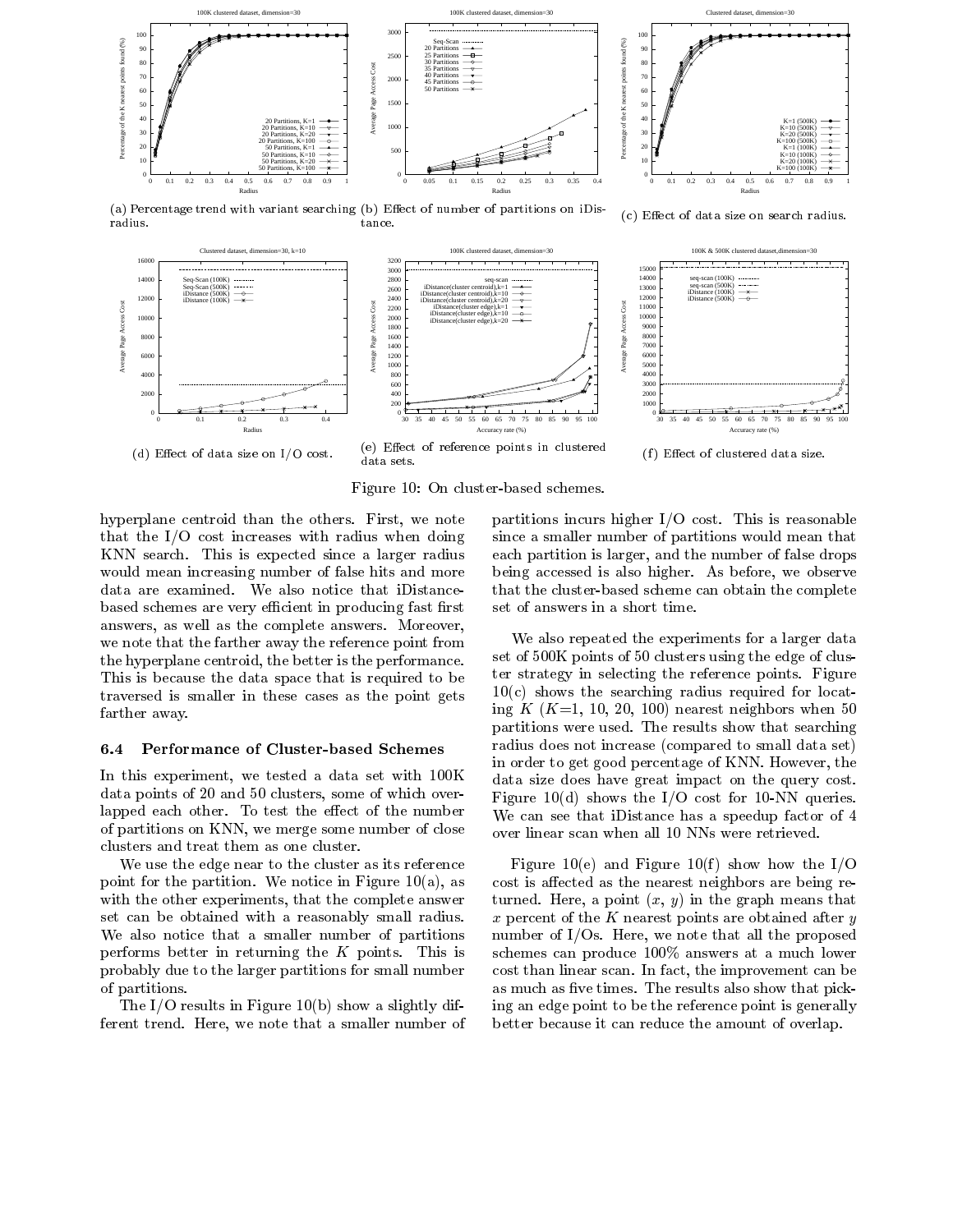![](_page_8_Figure_0.jpeg)

Figure 11: A comparative study.

#### 6.5 Comparative Study

In this study, we compare iDistance cluster-based schemes with iMinMax and A-tree.

Our first experiment uses a 100K 30-dimensional uniform data set. The query is a 10-NN query. For iDistance, we use the (external point, farthest) scheme. Figure 11(a) shows the result of the experiment. First, we note that both iMinMax and iDistance can produce quality approximate answers very quickly compared to linear scan. As shown, the I/O cost is lower than linear scan with up to 95% accuracy. However, because the data is uniformly distributed, to retrieve all the 10 NN takes a longer time than linear scan since all points are almost equidistant to one another. Second, we note that iMinMax and iDistance perform equally well.

In another set of experiments, we use a 100K 30 dimensional clustered data set.The query is still a 10-NN query. Here, we study two versions of clusterbased iDistance  $-$  one that uses the edge of the cluster as a reference point, and another that uses the centroid of the cluster. Figure 11(b) summarizes the result. First, we observe that among the two clusterbased schemes, the one that employs the edge reference points performs best. This is because of the smaller overlaps in space of this scheme. Second, as in earlier experiments, we see that the cluster-based scheme<br>can return initial approximate answer quickly and can 6.6 can return initial approximate answer quickly, and can eventually produce the final answer set much faster than the linear scan. Third, we note that iMinMax can also produce approximate answers quickly. How ever, its performance starts to degenerate as the radius increases, as it attempts to search for exact  $K$  NNs. Unlike iDistance which terminates once the  $K$  nearest points are determined, iMinMax cannot terminate until the entire data set is examined. As such, to obtain the final answer set, iMinMax performs poorly. Finally, we see that the relative performance between iMinMax and iDistance for clustered data setis different from that of uniform data set. Here, iDistance outperforms iMinMax by a wide margin because of the larger number of false drops produced by iMinMax.

We also compare iDistance cluster-based schemes

with the recently proposed A-tree structure [15], which has been shown to be far more efficient than the SRtree  $[12]$  and significantly more efficient than the VAfile  $[16]$ . Upon investigation, we note that the gain is not only due to the use of virtual bounding boxes, but also the smaller sized logical pointers. Instead of storing actual pointers in the internal nodes, it has to store <sup>a</sup> memory resident mapping table. In particular, the size of the table is very substantial. To have a fair comparison with theA-tree, we also implemented a version of the iDistance method in a similar fash $ion - the resultant effect is that the fan-out is greatly$ increased.

In this set of experiments, we use a 100K 30 dimensional clustered data set, and 1NN, 10NN and 20NN queries. The page size we used is 4K bytes. Figure  $11(c)$  summarizes the result. The results show that iDistance is clearly more efficient than the A-tree for the three types of queries we used. Moreover, it is able to produce answers progressively which A-tree is unable to achieve. The result also shows that the difference in performance for different K values is not significant when K gets larger.

#### 6.6 CPU Cost

While linear scan incurs less seek time, linear scan of a feature file entails examination of each data point and calculation of distance between each data point and the query point. This will result in high CPU cost for linear scan. Figure 12 shows the CPU time of linear scan and iDistance for the same experiment as in Figure 10(b). It is interesting to note that the performance in terms of CPU time approximately reflects the trend in page accesses. The results show that the best iDistance method achieves about a seven fold increase in speed. We omit iMinMax in our comparison as iMinMax has to search thewhole index in order to ensure 100% accuracy, and its CPU time at that point is much higher than linear scan.